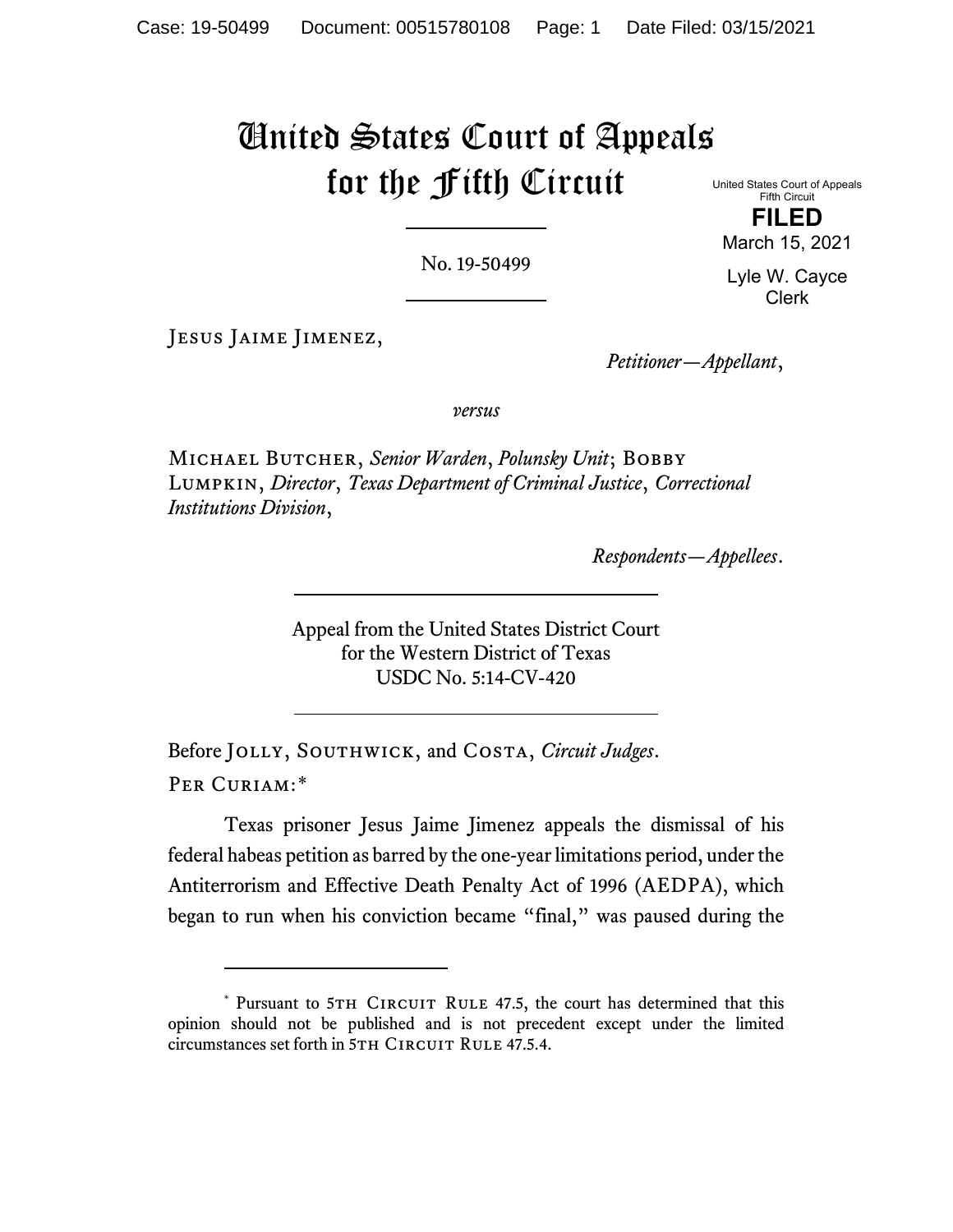pendency of his state postconviction proceedings, started running again upon the denial of state postconviction relief, and expired 43 days later, on March 20, 2014. On April 23, 2014, Jimenez filed the instant habeas petition under the AEDPA, challenging the state's denial of relief. The district court concluded that Jimenez had filed the pending federal petition 34 days too late and that equitable tolling was unwarranted and dismissed the petition as untimely. On appeal, Jimenez contends the district court should have equitably tolled the AEDPA's limitations period to excuse his 34-day-late filing.

This is the second appearance of this case before us. In the prior appeal, we vacated the district court's judgment dismissing Jimenez's petition as untimely and remanded for further consideration of whether equitable tolling was appropriate. *See Jimenez v. Hunter*, 741 F. App'x 189, 194 (5th Cir. 2018). The district court reached the same result on remand. The able and conscientious district court gave careful attention and consideration to the factors that support equitable tolling and concluded, nevertheless, that equitable tolling was not justified. Although the claim for equitable tolling is certainly arguable, we find that we must vacate and remand.

We begin with the broad general proposition that the AEDPA's limitations period "is subject to equitable tolling in appropriate cases." *Holland v. Florida*, 560 U.S. 631, 645 (2010). "Equitable tolling is 'a discretionary doctrine that turns on the facts and circumstances of a particular case.'" *Jackson v. Davis*, 933 F.3d 408, 410 (5th Cir. 2019) (quoting *Fisher v. Johnson*, 174 F.3d 710, 713 (5th Cir. 1999)). Jimenez, however, is entitled to equitable tolling "only if he shows (1) that he has been pursuing his rights diligently, and (2) that some extraordinary circumstance stood in his way and prevented timely filing." *Holland*, 560 U.S. at 649. Because we are reviewing the dismissal of Jimenez's first federal habeas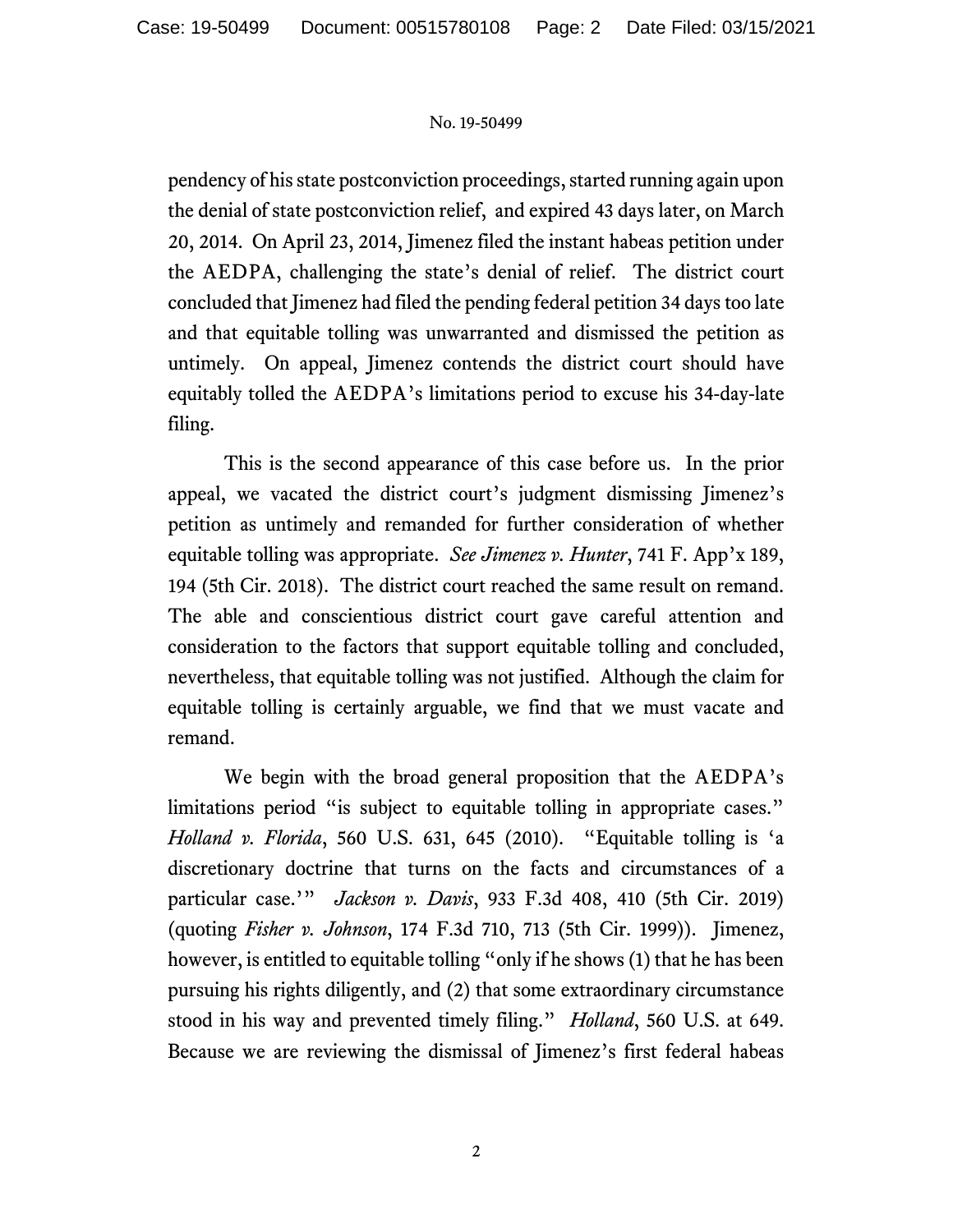petition, we must take care "not to apply the statute of limitations too harshly." *Jackson*, 933 F.3d at 410 (citation omitted).

Beginning with the diligence prong of the analysis, we are persuaded that Jimenez pursued habeas relief with *reasonable* diligence. *See Holland*, 560 U.S. at 653 (explaining that equitable tolling requires "reasonable diligence," not "maximum feasible diligence"). Before Jimenez filed his state writ, he sent "voluminous" correspondence to his original postconviction lawyer; he wrote his trial lawyer, apparently expressing a desire to change lawyers; he asked his trial lawyer to send him the state court record; and he "promptly retained" a second postconviction lawyer upon learning of his original postconviction lawyer's withdrawal. During the 960 day pendency of his state writ, Jimenez took further action in pursuit of habeas relief. He drafted a motion to supplement the record. He secured from his original postconviction lawyer an affidavit supporting an ineffectiveassistance-of-counsel claim. He sent the state court clerk a letter and motion seeking to update his address, and a letter seeking clarification of the status of his writ. And the record suggests that he wrote letters to his second postconviction lawyer during this period, and that the lawyer ignored them. After the state court denied relief, Jimenez continued to act. He wrote his second postconviction lawyer requesting an explanation of the meaning of a "white card" sent by the state court the day after he received it. He wrote his second postconviction lawyer—the same day he received that lawyer's explanation of the "white card" and thus understood that his state writ had been denied—requesting a copy of his state writ and the memorandum that accompanied it. He wrote the Clerk of Court for the Western District of Texas, seeking an extension of time to file his federal habeas petition and asking for his filing deadline. And he again wrote the Clerk of Court for the Western District of Texas, again requesting an extension of time and again asking for his filing deadline. This flurry of activity—before the state writ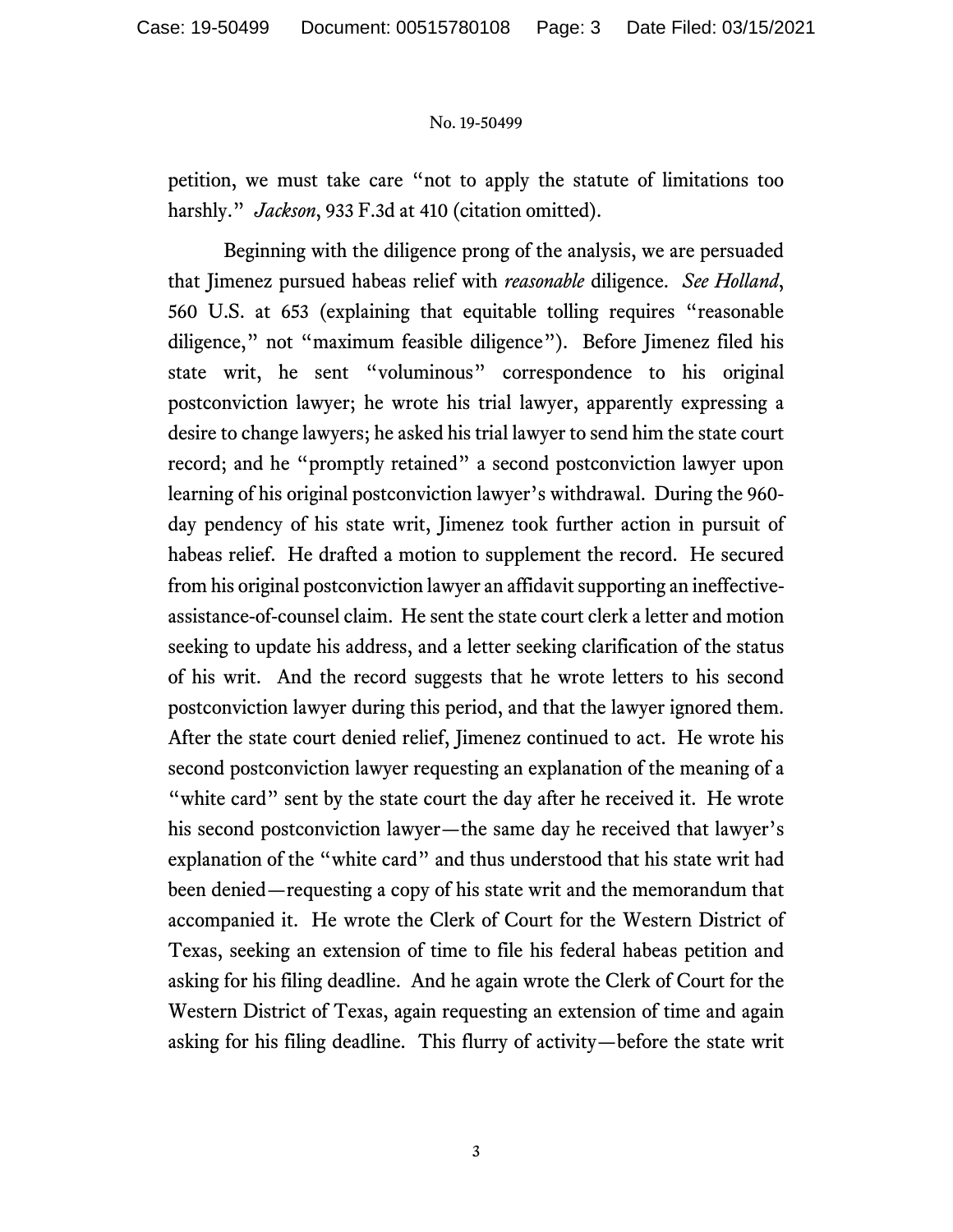was filed, as the state writ was pending, and after the state writ was denied persuades us that Jimenez acted with reasonable diligence, considering all of the circumstances.

Turning to the extraordinary-circumstances prong of the analysis, we conclude that Jimenez can claim extraordinary circumstances that served in substantial part to prevent a timely filing. Attorney deceit can constitute an extraordinary circumstance. *See United States v. Wynn*, 292 F.3d 226, 230 (5th Cir. 2002). For seven-and-a-half months of the running of the one-year limitations period, Jimenez's trial lawyer and original state postconviction lawyer misled him into believing his state writ application, which would have stopped the limitations clock, was being prepared for filing. It was not. After learning that he had been duped, Jimenez promptly retained a new lawyer to prepare his state writ. When the state petition was finally filed, Jimenez had only 43 days left on the AEDPA limitations clock to file his federal petition; counsel's deception is the reason that nearly eleven months of the one-year period had been eaten up. Once the state writ had been filed, however, the AEDPA limitations clock stopped for 960 days while the state writ was pending. After his state writ was denied, and the limitations period had started running again, with only 43 days left, the tardiness of his second state postconviction lawyer—whose representation had terminated upon the denial of state relief—cost Jimenez further delay. That lawyer's delay in sending Jimenez the requested documents meant that Jimenez had just two days left on the one-year limitations clock. We find that the combined deception and tardiness of counsel constitute extraordinary circumstances, which, considered together, resulted in Jimenez missing the time target of the limitations period.

In sum, we conclude that (1) Jimenez acted with reasonable diligence in pursuing habeas relief and (2) extraordinary circumstances prevented him from filing a timely petition. *See Holland*, 560 U.S. at 649. We hold that